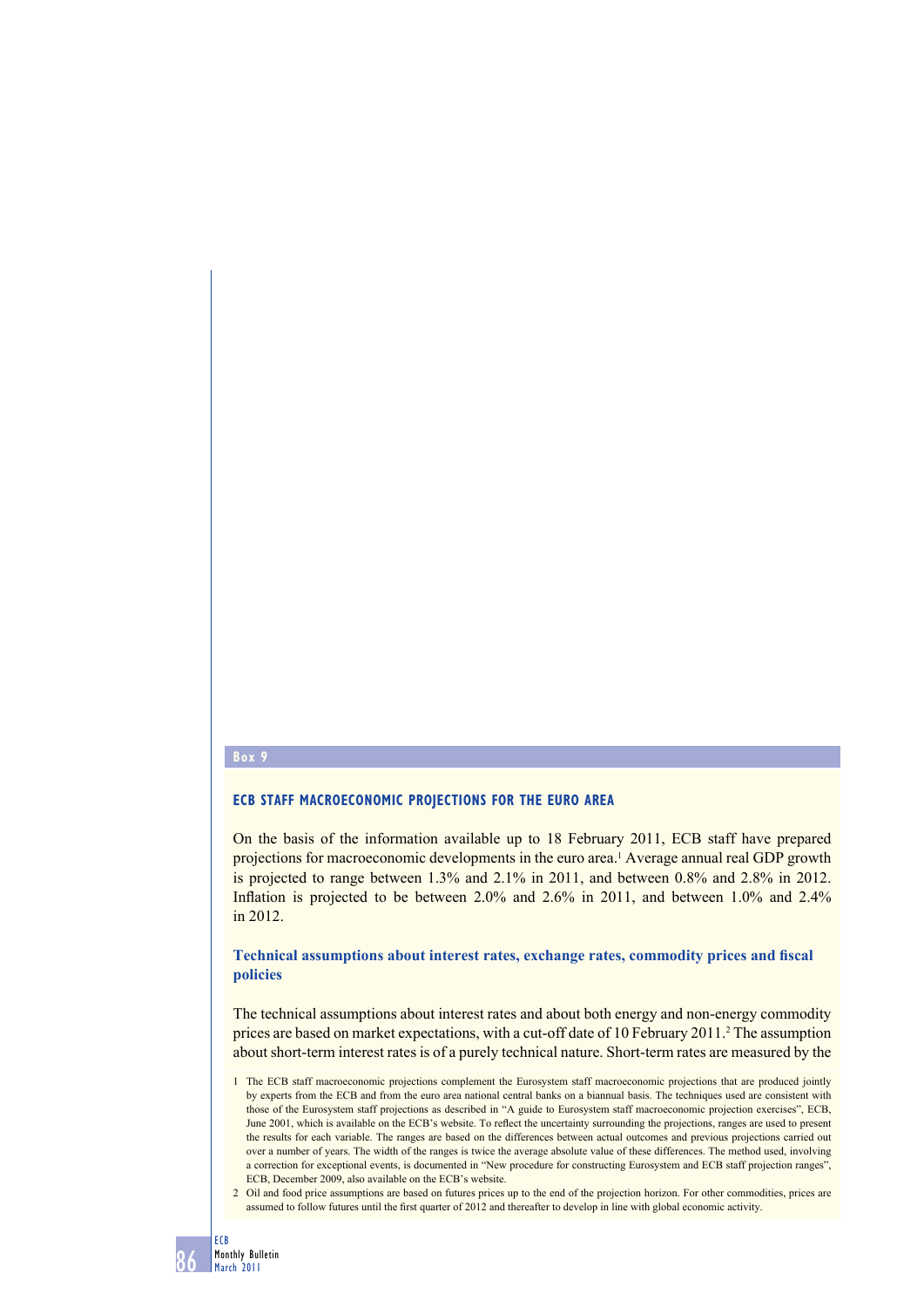### **ECONOMIC AND MONETARY DEVELOPMENTS**

Output, demand and the labour market

three-month EURIBOR, with market expectations derived from futures rates. This methodology gives an overall average level of short-term interest rates of 1.5% for 2011 and 2.4% for 2012. The technical assumptions for the euro area ten-year nominal government bond yields are also derived from market expectations and imply an average level of 4.5% in 2011 and 4.9% in 2012.<sup>3</sup> Regarding financing conditions, the baseline projection assumes that over the projection horizon bank lending rate spreads vis-à-vis short-term interest rates will narrow somewhat. Spreads vis-à-vis long-term rates are assumed to gradually increase, following their marked narrowing recorded in the last quarter of 2010 and will return to their historical average level at the end of the projection horizon. Credit supply conditions are assumed to normalise further but to continue weighing somewhat on activity over the projection horizon. As regards commodity prices, on the basis of the path implied by futures markets in the two-week period ending on the cut-off date, Brent crude oil prices per barrel are assumed to average USD 101.3 in 2011 and USD 102.4 in 2012. The prices of non-energy commodities in US dollars are assumed to increase strongly, rising by 27.5% in 2011 and by 1.0% in 2012.

Bilateral exchange rates are assumed to remain unchanged over the projection horizon at the average levels prevailing in the two-week period ending on the cut-off date. This implies a USD/EUR exchange rate of 1.37 over the whole projection horizon and an effective exchange rate of the euro that, on average, depreciates by 1.1% in 2011 and increases by 0.1% in 2012.

Fiscal policy assumptions are based on individual euro area countries' national budget plans as available on 11 February 2011. They include all policy measures that have already been approved by national parliaments or that have been specified in sufficient detail by governments and are likely to pass the legislative process.

# **Assumptions with regard to the international environment**

The global economy showed some renewed growth momentum at the turn of the year, supported by overall improved global financial conditions. The near-term outlook for economic activity is also supported by the new US fiscal stimulus measures. Nonetheless, the cyclical position remains uneven across countries. In the major advanced economies, the medium-term growth prospects remain rather subdued, particularly in economies where balance sheet repair needs to continue. Moreover, widespread housing market weakness and persistently high unemployment rates are expected to cloud the outlook for private consumption in these economies over the medium term. By contrast, robust growth and increasing inflationary pressures are expected to prevail in some emerging economies. World real GDP outside the euro area is assumed to grow, on average, by  $4.7\%$  in 2011 and  $4.6\%$  in 2012. Reflecting the significant recovery in global trade, growth in euro area foreign demand is assumed to be 7.9% in 2011 and 7.6% in 2012. These growth rates are somewhat above the average rates recorded in the ten years prior to the financial crisis.

# **Real GDP growth projections**

Euro area real GDP increased by 0.3% in the fourth quarter of 2010, the same rate as in the previous quarter. Looking ahead, the economic recovery is projected to continue, with domestic

3 The technical long-term interest rate assumption for the euro area is calculated up to the cut-off date as the average of the countries' ten-year benchmark bond yields, weighted by annual GDP figures. It is then prolonged over the projection horizon using the profile of the forward path derived from the ECB's euro area yield curve.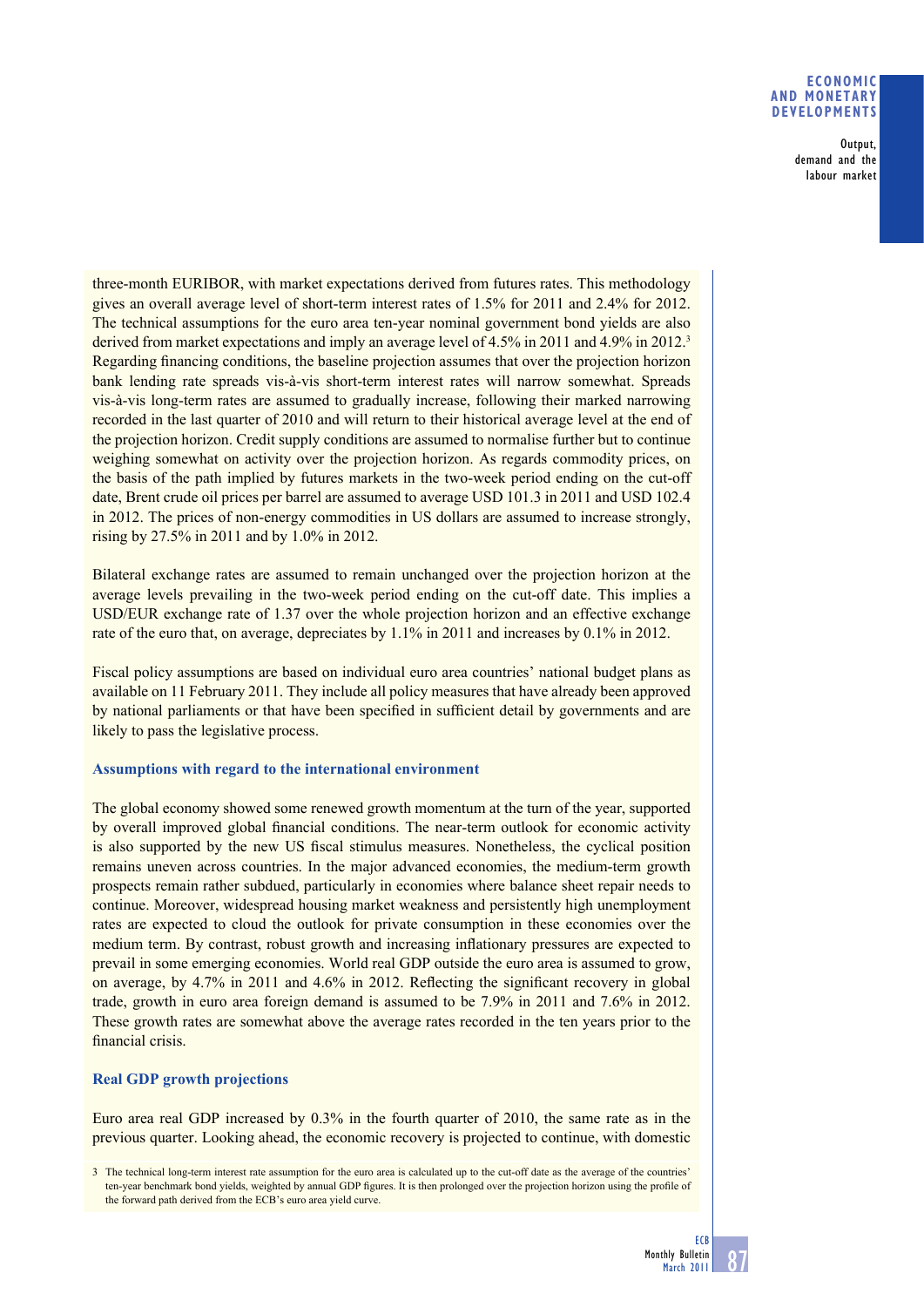### **Table A Macroeconomic projections for the euro area**

(average annual percentage changes) $^{1)$ , 2)

| (average annual percentage changes) " |        |              |              |  |  |  |  |  |
|---------------------------------------|--------|--------------|--------------|--|--|--|--|--|
|                                       | 2010   | 2011         | 2012         |  |  |  |  |  |
| <b>HICP</b>                           | 1.6    | $2.0 - 2.6$  | $1.0 - 2.4$  |  |  |  |  |  |
| Real GDP                              | 1.7    | $1.3 - 2.1$  | $0.8 - 2.8$  |  |  |  |  |  |
| Private consumption                   | 0.7    | $0.6 - 1.4$  | $0.4 - 2.2$  |  |  |  |  |  |
| Government consumption                | 0.8    | $-0.3 - 0.5$ | $-0.5 - 0.9$ |  |  |  |  |  |
| Gross fixed capital formation         | $-0.8$ | $0.4 - 3.4$  | $0.7 - 5.5$  |  |  |  |  |  |
| Exports (goods and services)          | 10.9   | $4.9 - 9.5$  | $3.0 - 9.2$  |  |  |  |  |  |
| Imports (goods and services)          | 9.0    | $3.5 - 7.7$  | $2.8 - 8.4$  |  |  |  |  |  |

1) The projections for real GDP and its components are based on working day-adjusted data. The projections for imports and exports include intra-euro area trade.

2) The data refer to the euro area including Estonia, except for the HICP data in 2010. The average annual percentage change for the HICP in 2011 is based on a euro area composition in 2010 that already includes Estonia.

demand increasingly taking over from exports as the main driver. This rebalancing reflects the effects of past monetary policy moves, as well as the significant efforts made to restore the functioning of the financial system. However, the need for balance sheet repair in various sectors, as well as the fiscal adjustment efforts aimed at restoring confidence in medium-term sustainability assumed in the projections, are anticipated to weigh on the outlook for growth in the euro area. In annual terms, following a growth rate of 1.7% in 2010, real GDP is expected to increase by between 1.3% and 2.1% in 2011, and between 0.8% and 2.8% in 2012. As annual potential growth is projected to be significantly lower than the pre-crisis rates, the output gap is expected to narrow over the projection horizon.

#### **Price and cost projections**

According to Eurostat's flash estimate, euro area annual HICP inflation was 2.4% in February 2011. Overall HICP inflation is projected to stay above 2% until the end of 2011, largely owing to recent strong increases in energy and food prices. Thereafter, on the basis of current futures prices for commodities, import price increases are projected to moderate. In contrast, domestic price pressures are expected to intensify somewhat, reflecting the gradual improvement in activity and higher wage growth, leading to a gradual rise in the inflation rate of the HICP excluding food and energy over the projection horizon. Overall, average annual headline inflation is projected to be between 2.0% and 2.6% in 2011, and between 1.0% and 2.4% in 2012. Growth in compensation per employee in the euro area is projected to pick up over the next two years, in line with the gradual improvement in labour market conditions. Nevertheless, real compensation per employee is expected to decline somewhat in 2011, owing to the rise in inflation, and to turn slightly positive in 2012. As productivity growth is projected to moderate over the next two years, unit labour costs, which exhibited a cyclical decline in 2010, are expected to rebound in 2011 and to grow at a faster pace in 2012. This, in turn, is projected to curtail increases in profit margins, which recovered substantially in 2010.

#### **Comparison with the December 2010 projections**

Compared with the Eurosystem staff macroeconomic projections published in the December 2010 issue of the Monthly Bulletin, the lower ends of the projection ranges for real GDP growth in 2011 and 2012 have been revised upwards, reflecting stronger global economic growth and a projected increase in euro area exports, as well as a stronger outlook for domestic demand, as indicated by improved confidence. With regard to HICP inflation, the ranges for 2011 and 2012 have been